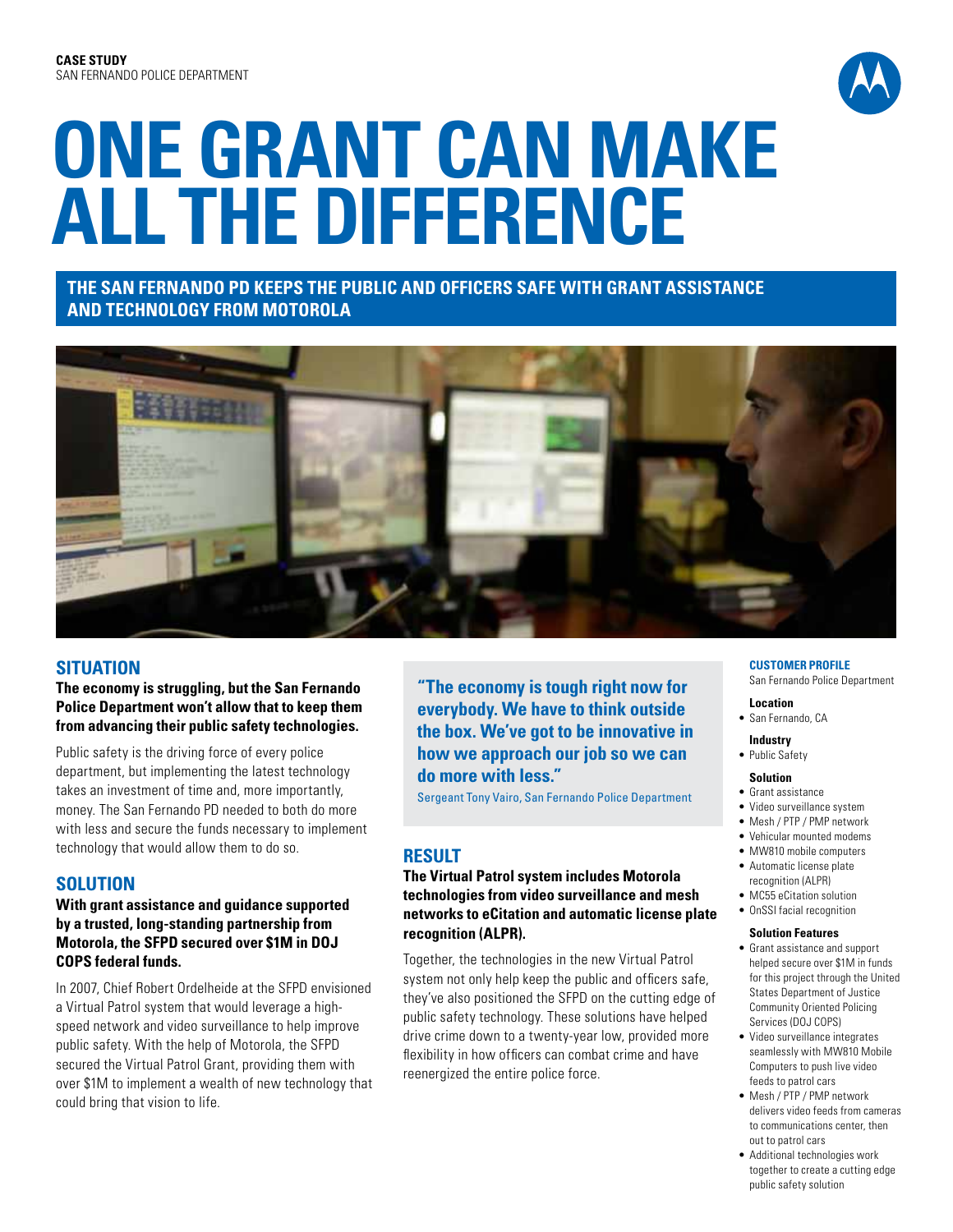#### **Staying ahead of a struggling economy**

Sergeant Tony Vairo has been with the SFPD for over two decades, and he understands the difficulties public safety organizations face, especially in a struggling economy. "The economy is tough right now for everybody," he says. "We have to think outside the box. We've got to be innovative in how we approach our job so we can do more with less."

That's where technology comes in. Motorola has the kind of cutting edge technology that can help improve public safety without increasing headcounts. But in order to implement these advanced technologies, additional funding sources must be discovered and secured.

#### **Grant assistance makes all the difference**

The SFPD, like all other departments in the state of California, relies on grants to implement new, advanced technologies. And it takes more than just a vision to help secure those funds.

Fortunately, Motorola offers a number of grant assistance services, providing support at every phase of the process, from research and education to goals and grant development. Assistance like this, from a trusted name like Motorola, is invaluable. Lieutenant Jeff Eley of the SFPD understands just how crucial it is. "The bottom line is," he says, "if we didn't have that grant, and we didn't have the support necessary to secure it, we would not be able to do what we're doing today."

# **"We can't have officers at every corner of the city. That's where the video cameras come in, and that's where the network comes in."**

Sergeant Tony Vairo, San Fernando Police Department

### **Virtual Patrol helps the SFPD do more with less**

The foundation of the Virtual Patrol solution is built upon two central components: A point-to-point, pointto-multipoint and mesh wireless data transfer network consisting of nodes located around the city and on patrol cars themselves, and a video surveillance system with cameras placed strategically throughout the city. These video feeds are wirelessly delivered to the communications center in the SFPD. Should a criminal event take place, dispatchers can instantly view the scene, then push live video to officers on patrol, allowing them to assess the situation and secure the necessary support even before they arrive. Not only does this system improve public safety services, it does so without adding additional officers, which, in today's economy, is more important than ever. "We can't have officers at every corner of the city," Sergeant Vairo says. "That's where the video cameras come in, and that's where the network comes in."

In addition to the benefits to officers on patrol, this new system has also reenergized dispatchers, who are now more empowered than ever to help keep the public and



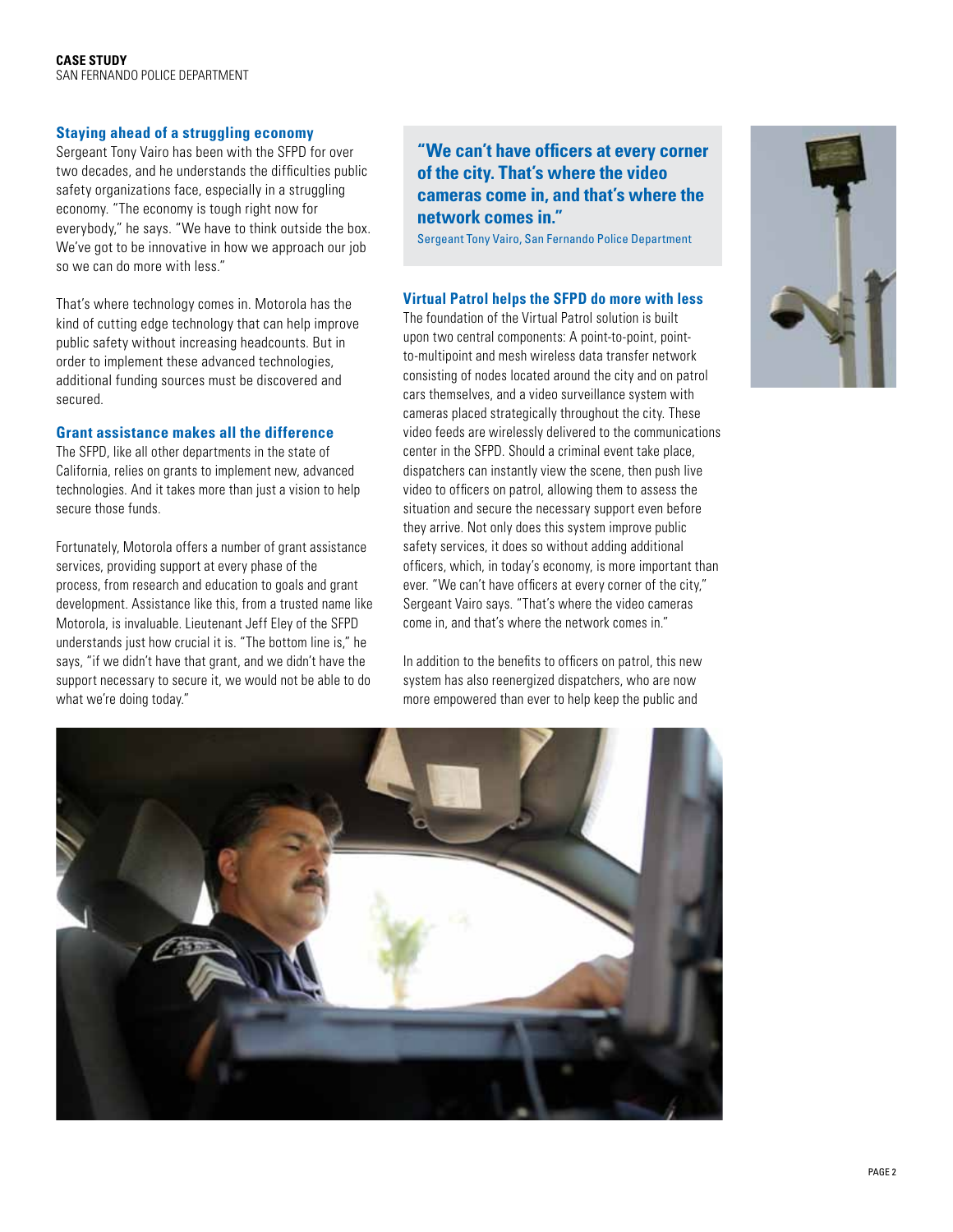

fellow officers safe. By acting as a crucial component of the video surveillance system, dispatchers are truly integrated into the moment-by-moment activities of officers in the field, and they're able to prevent crime before it happens.

#### **A complete, integrated system**

In addition to the video and network solutions provided by Motorola, a number of other products were delivered to help the SFPD bolster public safety services. Most importantly, Motorola's MW810 in-vehicle computer system enables officers on patrol to view live video from any one of the surveillance cameras placed throughout the city. In addition to video capabilities, they also allow officers to write reports more accurately and access other mission-critical information.

**"When I hear the word Motorola, the first two words that come to mind are dependability and quality. It has to be well built, and it has to be something we can count on and trust. We always get that with all of our Motorola products."**

Lieutenant Jeff Eley, San Fernando Police Department

Another new technology delivered to the SFPD is automatic license plate recognition (ALPR). This system, which uses cameras to instantly check license plates to help track stolen vehicles and other criminal activity, is integrated both into patrol cars and also at established check points throughout the city. Mobile ALPR units on patrol cars check license plates in a 360-degree field around the vehicle, instantly reading surrounding plates regardless of their relationship to the patrol vehicle. Stationary ALPR units can also be placed at critical points throughout the city, including exits and entrances, providing the SFPD with another set of eyes without having to increase headcount.

And, thanks to the Virtual Patrol grant, the technology doesn't stop there. The SFPD has also implemented vehicular mounted modems (another crucial component of the wireless network), an MC55 eCitation solution that improves the accuracy of citations as they are issued and an OnSSI facial recognition system that has firmly cemented the SFPD's position at the cutting edge of public safety technology.

#### **A trusted brand and partner**

Implementing an integrated solution, comprised of advanced, complex technologies, requires the help of a partner you can trust. Having a trusted brand to rely on is equally important, and everyone at the SFPD has been thrilled with the Motorola solutions they've received, not only by what they've allowed them to do, but in how reliable and trustworthy the products are. "When I hear the word Motorola," Lieutenant Eley says, "the first two words that come to mind are dependability and quality. It has to be well built, and it has to be something we can count on and trust. We always get that with all of our Motorola products."

#### **Bringing it all together**

Thanks to Motorola, the San Fernando Police Department had the support necessary to secure DOJ COPS federal funds through the Virtual Patrol Grant, and the expertise and experience needed to implement a number of cutting edge technologies. Together, these have helped the SFPD improve public safety services, and as Lieutenant Eley says, "Public safety is the heart of what we do. It's the essence of what we do everyday."